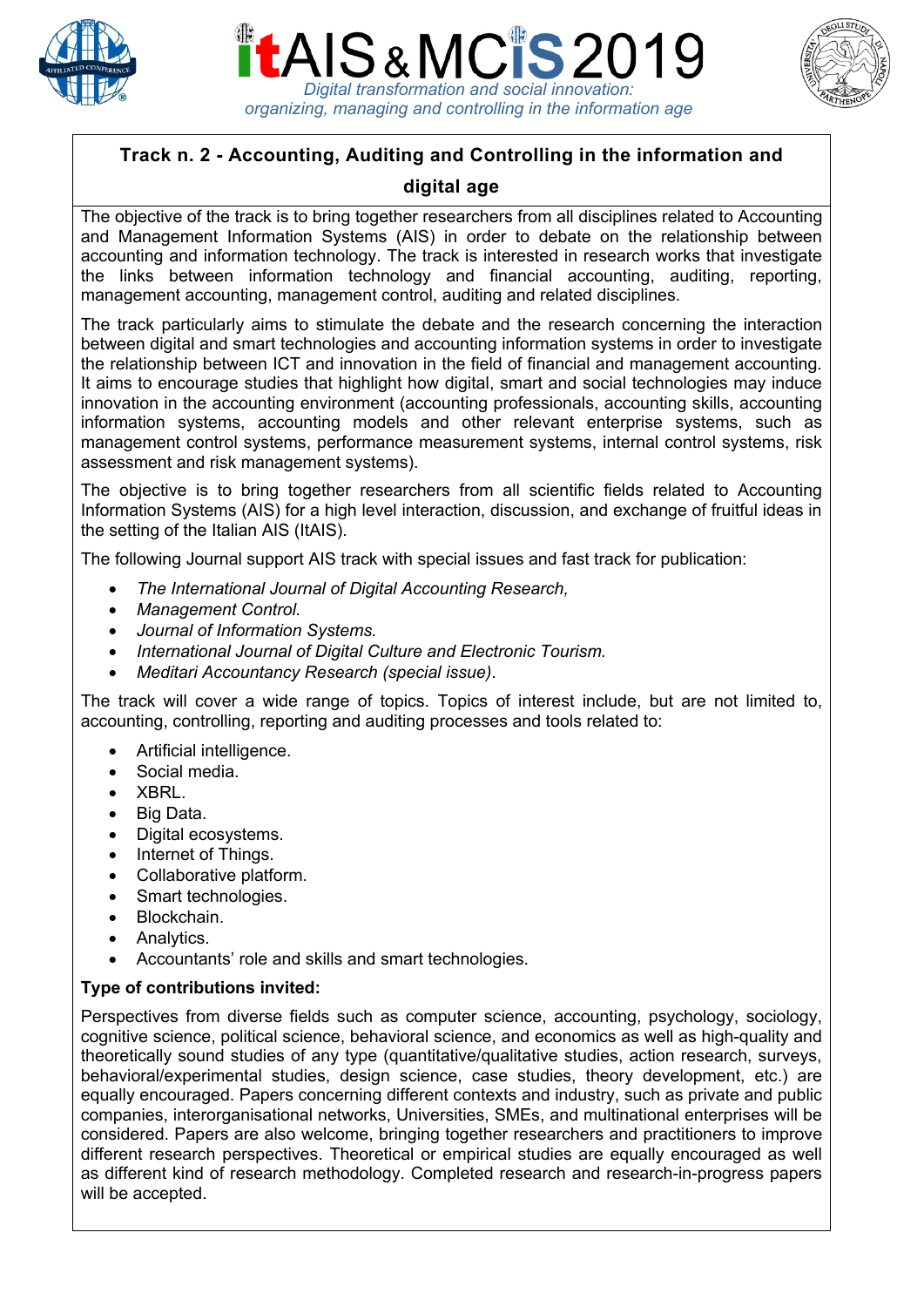





| <b>Track Co-Chairs</b> |                                                                                                                                                    |
|------------------------|----------------------------------------------------------------------------------------------------------------------------------------------------|
| Name - Surname         | Katia Corsi                                                                                                                                        |
| Title                  | Professor                                                                                                                                          |
| E-mail                 | kcorsi@uniss.it                                                                                                                                    |
| Affiliation            | University of Sassari - Italy                                                                                                                      |
| Short bio              | Katia Corsi is Professor of Management control systems at the                                                                                      |
|                        | University of Sassari. She has authored or co- authored various books                                                                              |
|                        | and papers on management in control systems in different context (from                                                                             |
|                        | multinational companies to small enterprises), accounting information                                                                              |
|                        | systems and accounting topics regarding disclosure and international                                                                               |
|                        | standards.                                                                                                                                         |
| Name - Surname         | Renata Paola Dameri                                                                                                                                |
| Title                  | Professor                                                                                                                                          |
| E-mail                 | dameri@economia.unige.it                                                                                                                           |
| Affiliation            | University of Genoa - Italy                                                                                                                        |
| Short bio              | Renata Paola Dameri is Associate Professor in Business Administration                                                                              |
|                        | and Information Systems at the University of Genoa. She is member of                                                                               |
|                        | the SDA Bocconi School of Management - Information Systems Unit                                                                                    |
|                        | and visiting professor in IT Governance at the Université Paris                                                                                    |
|                        | Dauphine. She is author of several books and papers on Information                                                                                 |
|                        | systems, Accounting and IT governance.                                                                                                             |
| Name - Surname         | <b>Enrique Bonson</b>                                                                                                                              |
| Title                  | Professor                                                                                                                                          |
| E-mail<br>Affiliation  | bonson@uhu.es<br>Huelva University - Spain                                                                                                         |
| Short bio              | Enrique Bonsón is Professor of Accounting at the University of Huelva,                                                                             |
|                        | Spain. He has a range of interrelated research interests in Accounting                                                                             |
|                        | Information Systems, Continuous Audit, Corporate Reporting and the                                                                                 |
|                        | Internet, Corporate Social Responsibility, Digital Assurance, Integrated                                                                           |
|                        | Reporting, Social Media and Web 2.0 for Stakeholder's Engagement. His                                                                              |
|                        | publications appear in many academic, business<br>research<br>and                                                                                  |
|                        | professional periodicals. He is co-editor of the International Journal of<br>Digital Accounting Research and serves on editorial boards of several |
|                        | international journals.                                                                                                                            |
| Name - Surname         | Miklos Vasarhelyi                                                                                                                                  |
| <b>Title</b>           | Professor                                                                                                                                          |
| E-mail                 | miklosv@business.rutgers.edu                                                                                                                       |
| Affiliation            | <b>Rutgers University. USA</b>                                                                                                                     |
| Short bio              | Miklos A. Vasarhelyi is the KPMG Distinguished Professor of Accounting                                                                             |
|                        | Information Systems and serves as Director of the Rutgers Accounting                                                                               |
|                        | Research Center (RARC) & Continuous Auditing & Reporting Lab (CAR                                                                                  |
|                        | Lab). He received his Ph.D. in Management Information Systems from                                                                                 |
|                        | UCLA, and he has published more than 200 journal articles, 20 books,                                                                               |
|                        | and directed over 40 Ph.D. theses. He is the editor of the Artificial                                                                              |
|                        | Intelligence in Accounting and Auditing series and the Journal of                                                                                  |
|                        | Emerging Technologies in Accounting. He is credited with developing                                                                                |
|                        | the original continuous audit application and is the leading researcher in                                                                         |
|                        | this field.                                                                                                                                        |